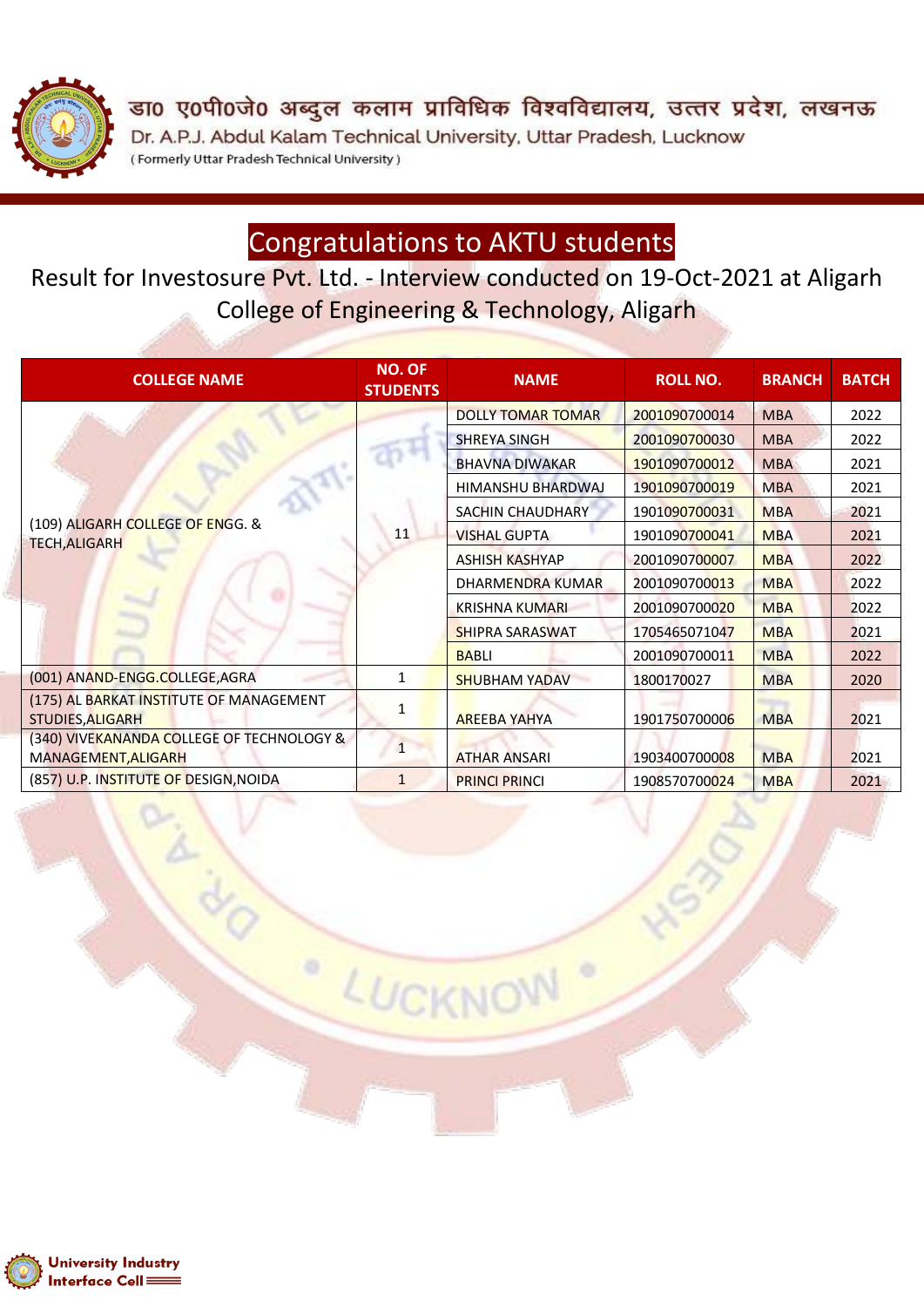### Result for Investosure Pvt. Ltd. - Interview conducted on 5-Oct-2021 at IIMT Engineering College, Meerut

| <b>COLLEGE NAME</b>                                                        | <b>NO. OF</b><br><b>STUDENTS</b> | <b>NAME</b>                           | <b>ROLL NO.</b> | <b>BRANCH</b> | <b>BATCH</b> |
|----------------------------------------------------------------------------|----------------------------------|---------------------------------------|-----------------|---------------|--------------|
|                                                                            |                                  | <b>AKSHAY PANWAR</b>                  | 2000740700007   | <b>MBA</b>    | 2022         |
|                                                                            | 5                                | <b>AVANTIKA MITTAL</b>                | 2000740700020   | <b>MBA</b>    | 2022         |
| (074) DEWAN INSTITUTE OF MANAGEMENT<br>STUDIES, MEERUT                     |                                  | <b>LOVELLY</b>                        | 2000740700038   | <b>MBA</b>    | 2022         |
|                                                                            |                                  | <b>SHIVESH SHARMA</b>                 | 2000740700080   | <b>MBA</b>    | 2022         |
|                                                                            |                                  | <b>SARITA</b>                         | 2000740700072   | <b>MBA</b>    | 2022         |
|                                                                            |                                  | <b>DINESH PAL</b>                     | 2001430700007   | <b>MBA</b>    | 2022         |
|                                                                            |                                  | <b>SNEH YADAV</b>                     | 2001430700028   | <b>MBA</b>    | 2022         |
| (143) I.M.S. ENGINEERING COLLEGE, GHAZIABAD                                |                                  | <b>SWEETY SHARMA</b>                  | 2001430700029   | <b>MBA</b>    | 2022         |
|                                                                            |                                  | <b>SHEEZA JAMAL</b>                   | 2001430700026   | <b>MBA</b>    | 2022         |
|                                                                            |                                  | <b>AVINAS KUMAR</b><br><b>DUBEY</b>   | 2001430700006   | <b>MBA</b>    | 2022         |
| (068) MEERUT INSTITUTE OF ENGINEERING &                                    | $\overline{2}$                   | <b>KARAN VERMA</b>                    | 1900680700045   | <b>MBA</b>    | 2021         |
| TECHNOLOGY, MEERUT                                                         |                                  | <b>SARTHAK RASTOGI</b>                | 1900680700090   | <b>MBA</b>    | 2021         |
| (082) MORADABAD INSTITUTE OF<br>TECHNOLOGY, MORADABAD                      | 1                                | YAWAR NUSRAT                          | 1900820700029   | <b>MBA</b>    | 2021         |
| (085) S.D. COLLEGE OF MANAGEMENT<br>STUDIES, MUZAFFARNAGAR                 | $\mathbf{1}$                     | <b>SUMIT KUMAR BIDLA</b>              | 1900850700062   | <b>MBA</b>    | 2021         |
| (127) I.I.M.T. ENGG. COLLEGE, MEERUT                                       | 1                                | <b>SHYAM KRISHNA</b><br><b>MISHRA</b> | 1812740014      | <b>ME</b>     | 2022         |
| (311) DEEWAN V.S. INSTITUTE OF ENGINEERING &<br>TECHNOLOGY, MEERUT, MEERUT | 1                                | <b>ANKIT KUMAR</b>                    | 1831170007      | <b>MBA</b>    | 2021         |
| (757) UTKARSH COLLEGE OF MANAGEMENT<br><b>EDUCATION, BAREILLY</b>          | $\mathbf{1}$                     | <b>AYODHYA NATH</b><br><b>MISHRA</b>  | 1875770010      | <b>MBA</b>    | 2020         |
| (822) ESHAN COLLEGE OF<br>MANAGEMENT, MATHURA                              | $\mathbf{1}$                     | <b>SHUBHAM SHARMA</b>                 | 1908220700046   | <b>MBA</b>    | 2021         |

LUCKNO

 $\circ$ 

N

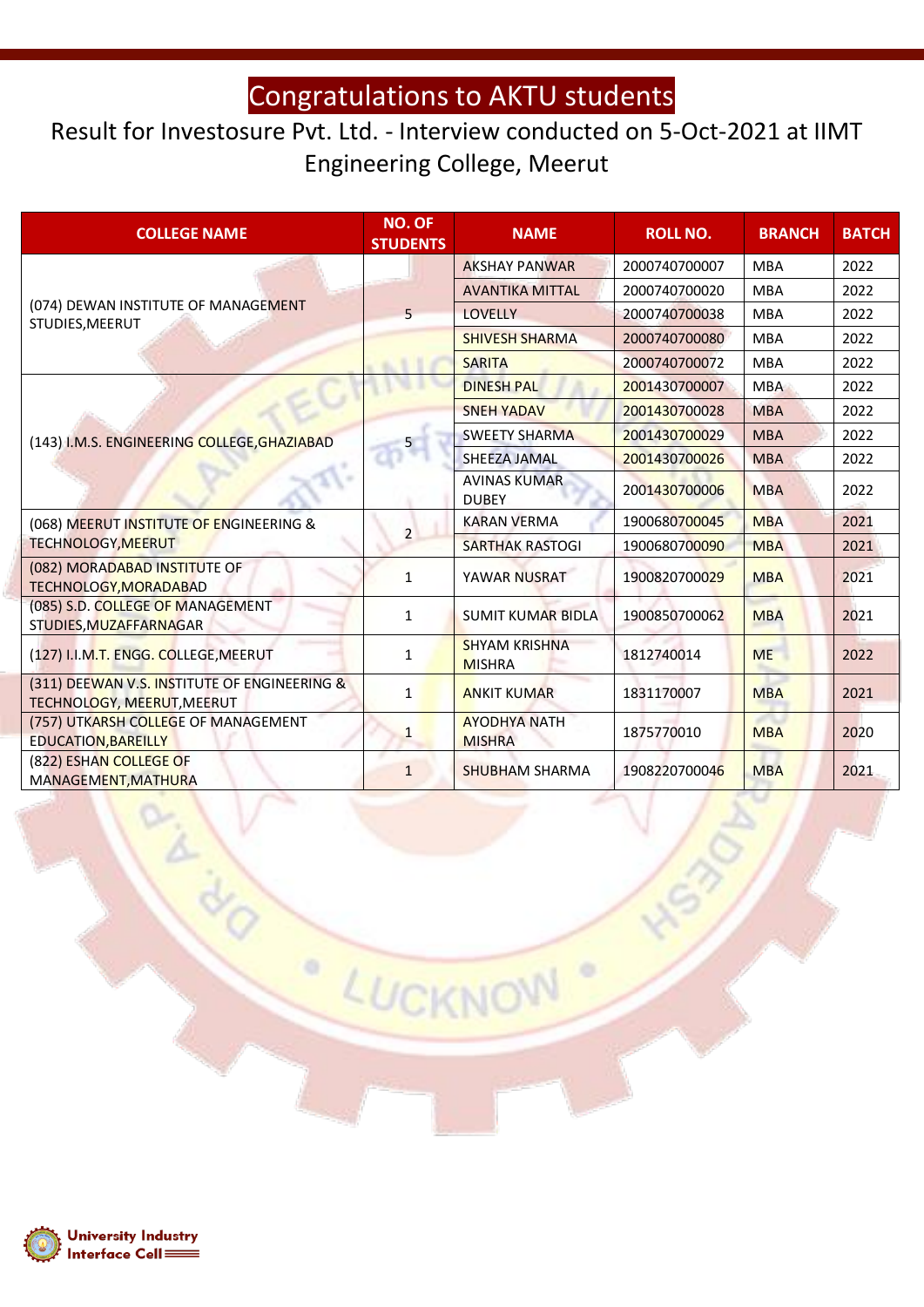Result for Investosure Pvt. Ltd. - Interview conducted on 21-Sept-2021 at Rajshree Institute of Management & Technology, Bareilly

| <b>COLLEGE NAME</b>                                                     | <b>NO. OF</b><br><b>STUDENTS</b> | <b>NAME</b>            | <b>ROLL NO.</b> | <b>BRANCH</b> | <b>BATCH</b> |
|-------------------------------------------------------------------------|----------------------------------|------------------------|-----------------|---------------|--------------|
| (479) RAJSHREE INSTITUTE OF MANAGEMENT &<br><b>TECHNOLOGY, BAREILLY</b> |                                  | <b>SUMIT MISHRA</b>    | 1847970111      | <b>MBA</b>    | 2021         |
|                                                                         |                                  | <b>MOHD FAIZAN</b>     | 1904790700055   | <b>MBA</b>    | 2021         |
|                                                                         |                                  | <b>IRFAN KHAN</b>      | 1904790700023   | <b>MBA</b>    | 2021         |
|                                                                         |                                  | <b>PRIYANKA SAXENA</b> | 1847970088      | <b>MBA</b>    | 2020         |
|                                                                         |                                  | <b>SAMEER</b>          | 1904790700087   | <b>MBA</b>    | 2021         |
|                                                                         |                                  | <b>AMAN TIWARI</b>     | 1904790700004   | <b>MBA</b>    | 2021         |
|                                                                         |                                  | <b>AKSHAY KUMAR</b>    | 1904790700003   | <b>MBA</b>    | 2021         |
| (745) SRI RAMMURTI SMARAK COLLEGE OF<br>ENGINEERING & TECHNOLOGY, UNNAO |                                  | <b>ABHILASH SHARMA</b> | 1774510001      | CSE           | 2021         |
| (760) LOTUS INSTITUTE OF<br>MANAGEMENT, BAREILLY                        |                                  | PRIYA PANDEY           | 1876070078      | <b>MBA</b>    | 2020         |

LUCKNO

۰

W

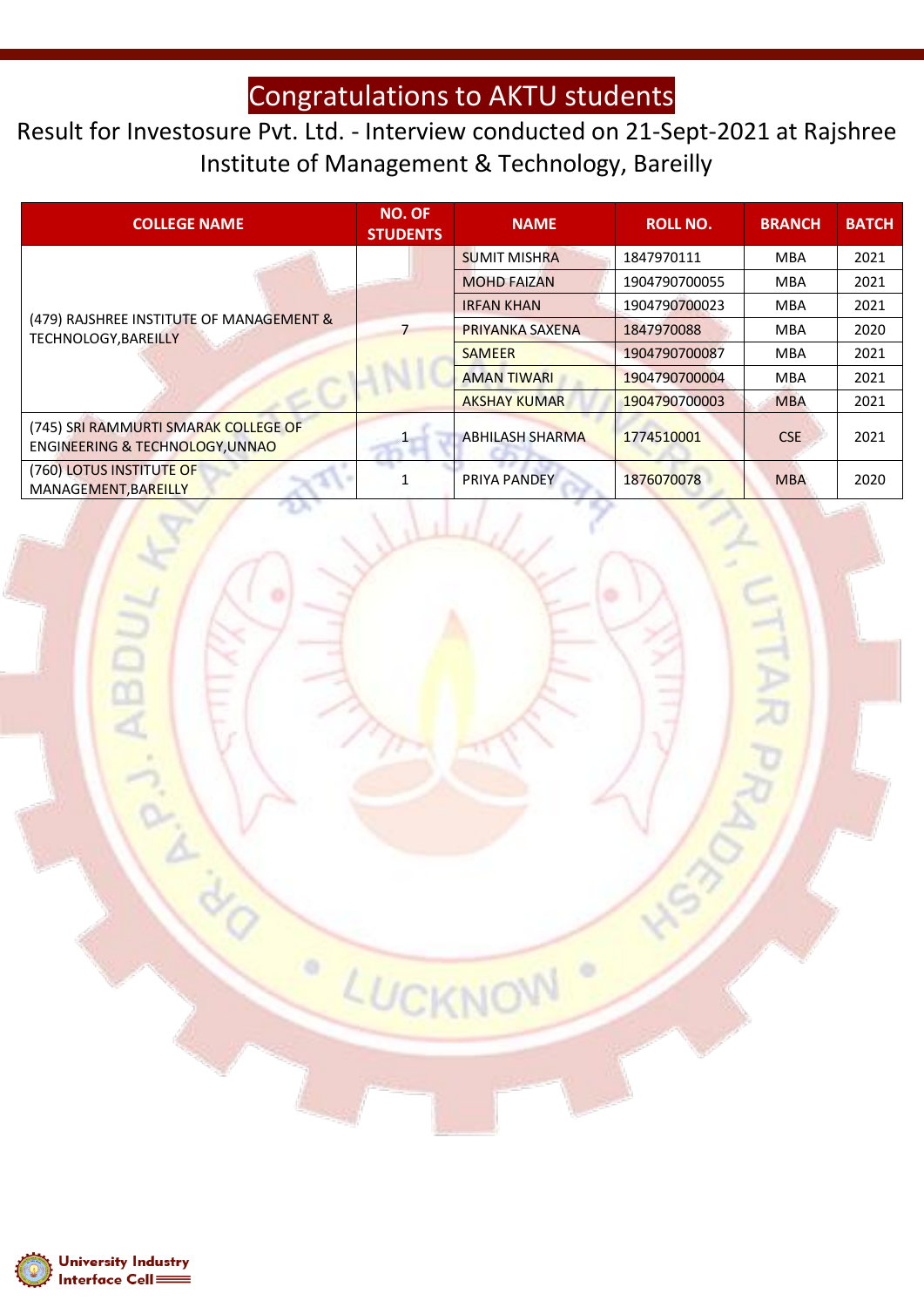#### Result for Investosure Pvt. Ltd. - Interview conducted on 9-Sept-2021 at S. R. Institute of Management & Technology, Lucknow

| <b>COLLEGE NAME</b>                                                                     | <b>NO. OF</b><br><b>STUDENTS</b> | <b>NAME</b>                | <b>ROLL NO.</b> | <b>BATCH</b> |
|-----------------------------------------------------------------------------------------|----------------------------------|----------------------------|-----------------|--------------|
|                                                                                         |                                  | <b>BHUMI RATHOUR</b>       | 2000560700010   | 2022         |
| (056) BABU BANARASI DAS NORTHERN INDIA                                                  |                                  | <b>KUSUM GUPTA</b>         | 2000560700012   | 2022         |
|                                                                                         | 5                                | <b>SHAHAR BANO</b>         | 2000560700024   | 2022         |
| INSTITUTE OF TECHNOLOGY, LUCKNOW                                                        |                                  | <b>SHIVANI SINGH</b>       | 2000560700026   | 2022         |
|                                                                                         |                                  | <b>MUSKAN VERMA</b>        | 2000560700015   | 2022         |
|                                                                                         |                                  | <b>ADARSH KUMAR MISHRA</b> | 2001240700005   |              |
|                                                                                         |                                  | <b>BHAVANA UPADHYAY</b>    | 2001240700038   | 2022         |
| (124) INSTITUTE OF CO-OPERATIVE & CORPORATE<br>MANAGEMENT, RESEARCH & TRAINING, LUCKNOW |                                  | <b>SHASHANK SHUKLA</b>     | 2001240700126   | 2022         |
|                                                                                         |                                  |                            |                 | 2022         |
|                                                                                         |                                  | <b>SHASHANK AWASTHI</b>    | 2001240700127   | 2022         |
| (177) INDIRA GANDHI SAHKARI PRABANDH                                                    |                                  | <b>ANKIT KUMAR SHUKLA</b>  | 1901770700006   | 2021         |
| SANSTHAN, LUCKNOW                                                                       | 3                                | RITI SRIVASTAVA            | 1901770700022   | 2021         |
|                                                                                         |                                  | <b>ROSHNI PANDEY</b>       | 1901770700024   | 2021         |
| (383) RAJARSHI RANANJAY SINGH INSTITUTE OF                                              |                                  | <b>ABHISHEK PANDEY</b>     | 1903830700002   | 2021         |
| MANAGEMENT & TECHNOLOGY, SULTANPUR                                                      | 3                                | SANDEEP KUMAR KASHYAP      | 1903830700023   | 2021         |
|                                                                                         |                                  | <b>MANSI BARANWAL</b>      | 1903830700017   | 2021         |
| (011) UNITED INSTITUTE OF                                                               |                                  | PIYUSH KUMAR TIWARI        | 2000110700088   | 2022         |
| MANAGEMENT, ALLAHABAD                                                                   | $\overline{2}$                   | <b>SHUBHAM SINGH</b>       | 2000110700149   | 2022         |
| (162) SHAMBHU NATH INSTITUTE OF ENGG. &<br><b>TECHNOLGY, ALLAHABAD</b>                  |                                  | YAMINI JAISWAL             | 2001620700047   | 2022         |
|                                                                                         | $\overline{2}$                   | <b>TANYA SINHA</b>         | 2001620700042   | 2022         |
| (164) PRANVEER SINGH INSTITUTE OF<br><b>TECHNOLOGY, KANPUR</b>                          |                                  | <b>SANSKAR GUPTA</b>       | 2001640700047   | 2022         |
|                                                                                         | $\overline{2}$                   | <b>VEDANT TRIPATHI</b>     | 2001640700060   | 2022         |
|                                                                                         |                                  | POOJA SINGH                | 1903480700033   | 2021         |
| (348) PSIT COLLEGE OF ENGINEERING, KANPUR                                               | $\overline{2}$                   | <b>ANKIT SHUKLA</b>        | 2003480700009   | 2022         |
| (422) BANSAL INSTITUTE OF ENGINEERING &                                                 | $\mathbf{1}$                     | <b>NEETU MISHRA</b>        | 1904220700023   |              |
| TECHNOLOGY, LUCKNOW                                                                     |                                  |                            |                 | 2021         |
| (434) JAGARAN INSTITUTE OF<br>MANAGEMENT, KANPUR                                        | $\mathbf{1}$                     | <b>RAGHAV KAPOOR</b>       | 1904340700029   | 2021         |
| (607) DR VIRENDRA SWAROOP INSTITUTE OF                                                  | 2                                | <b>SHIKHA GAUTAM</b>       | 1906070700047   | 2021         |
| PROFESSIONAL STUDIES, KANPUR                                                            |                                  | <b>KUSHAGRA GARG</b>       | 2006070700032   | 2022         |
|                                                                                         |                                  | <b>GULSHAN KUMAR SINGH</b> | 2006660700049   | 2022         |
| (666) SRM BUSINESS SCHOOL, LUCKNOW                                                      | $\overline{2}$                   | <b>URVI SINGH</b>          | 2006660700214   | 2022         |
|                                                                                         |                                  | <b>MAHIMA SRIVASTAVA</b>   | 2008480700053   | 2022         |
| (848) PSIT COLLEGE OF MANAGEMENT, KANPUR                                                | $\overline{2}$                   | <b>RITIKA SINGH</b>        | 2008480700076   | 2022         |
| (029) KIET GROUP OF INSTITUTIONS(KRISHNA INSTT.                                         | $\mathbf{1}$                     | <b>MOHAMMAD TAUSEEF</b>    | 2000290700058   |              |
| OF ENGG. & TECHNOLOGY), GHAZIABAD                                                       |                                  |                            |                 | 2022         |
| (038) INSTITUTE OF TECHNOLOGY &<br>SCIENCE, GHAZIABAD                                   | $\mathbf{1}$                     | <b>VAISHALI SINGH</b>      | 1900380700219   | 2021         |
| (059) LAL BAHADUR SHASTRI INSTITUTE OF                                                  |                                  |                            |                 |              |
| MANAGEMENT & DEVELOPMENT                                                                | $\mathbf{1}$                     | PRAGYA UPADHYAY            | 1900590700040   |              |
| STUDIES, LUCKNOW                                                                        |                                  |                            |                 | 2021         |
| (061) SHERWOOD COLLEGE OF<br>MANAGEMENT, LUCKNOW                                        | 1                                | <b>DAMINI</b>              | 2000610700009   | 2022         |
| (1131) ALLENHOUSE INSTITUTE OF                                                          |                                  |                            |                 |              |
| MANAGEMENT, KANPUR NAGAR                                                                | 1                                | <b>HARSIMRAN SINGH</b>     | 2011310700011   | 2022         |
| (122) SHRI RAM SWAROOP MEMORIAL COLLEGE OF<br>ENGG. & MANAGEMENT, LUCKNOW               | 1                                | <b>ABHISHEK SINGH</b>      | 2001220700003   | 2022         |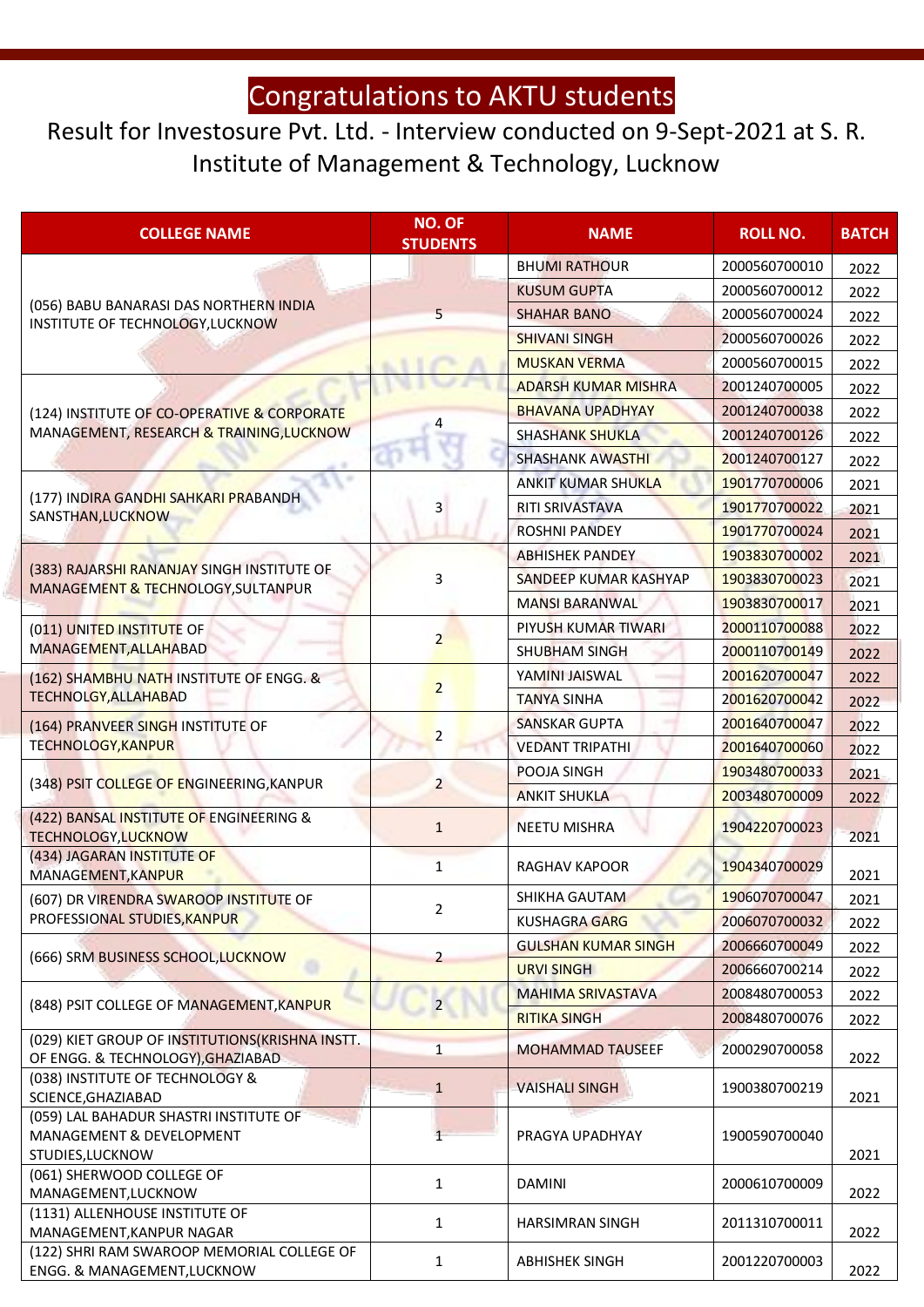| <b>COLLEGE NAME</b>                          | <b>NO. OF</b><br><b>STUDENTS</b> | <b>NAME</b>            | <b>ROLL NO.</b> | <b>BATCH</b> |
|----------------------------------------------|----------------------------------|------------------------|-----------------|--------------|
| (135) KAMLA NEHRU INSTITUTE OF PHYSICAL &    |                                  |                        |                 |              |
| SOCIAL SCIENCES, MANAGEMENT                  |                                  | SANIA RAZA             | 2001350700050   |              |
| INSTITUTE, SULTANPUR                         |                                  |                        |                 | 2022         |
| (221) INSTITUTE OF ENGINEERING &             |                                  | <b>PUSHAKAR KUMAR</b>  | 1902210700008   |              |
| TECHNOLOGY, SITAPUR                          |                                  |                        |                 | 2021         |
| (340) VIVEKANANDA COLLEGE OF TECHNOLOGY &    |                                  | <b>CHESTA SARASWAT</b> | 2003400700008   |              |
| MANAGEMENT, ALIGARH                          |                                  |                        |                 | 2022         |
| (688) DEV PRAYAG INSTITUTE OF                |                                  | SANCHIT AGARWAL        | 1906880700023   |              |
| MANAGEMENT, ALLAHABAD                        |                                  |                        |                 | 2021         |
| (849) ISABELLA THOBURN COLLEGE (PROFESSIONAL |                                  | <b>JAYANTI TIWARI</b>  | 2008490700005   |              |
| STUDIES).LUCKNOW                             |                                  |                        |                 | 2022         |

LUCKNOW

 $\circ$ 

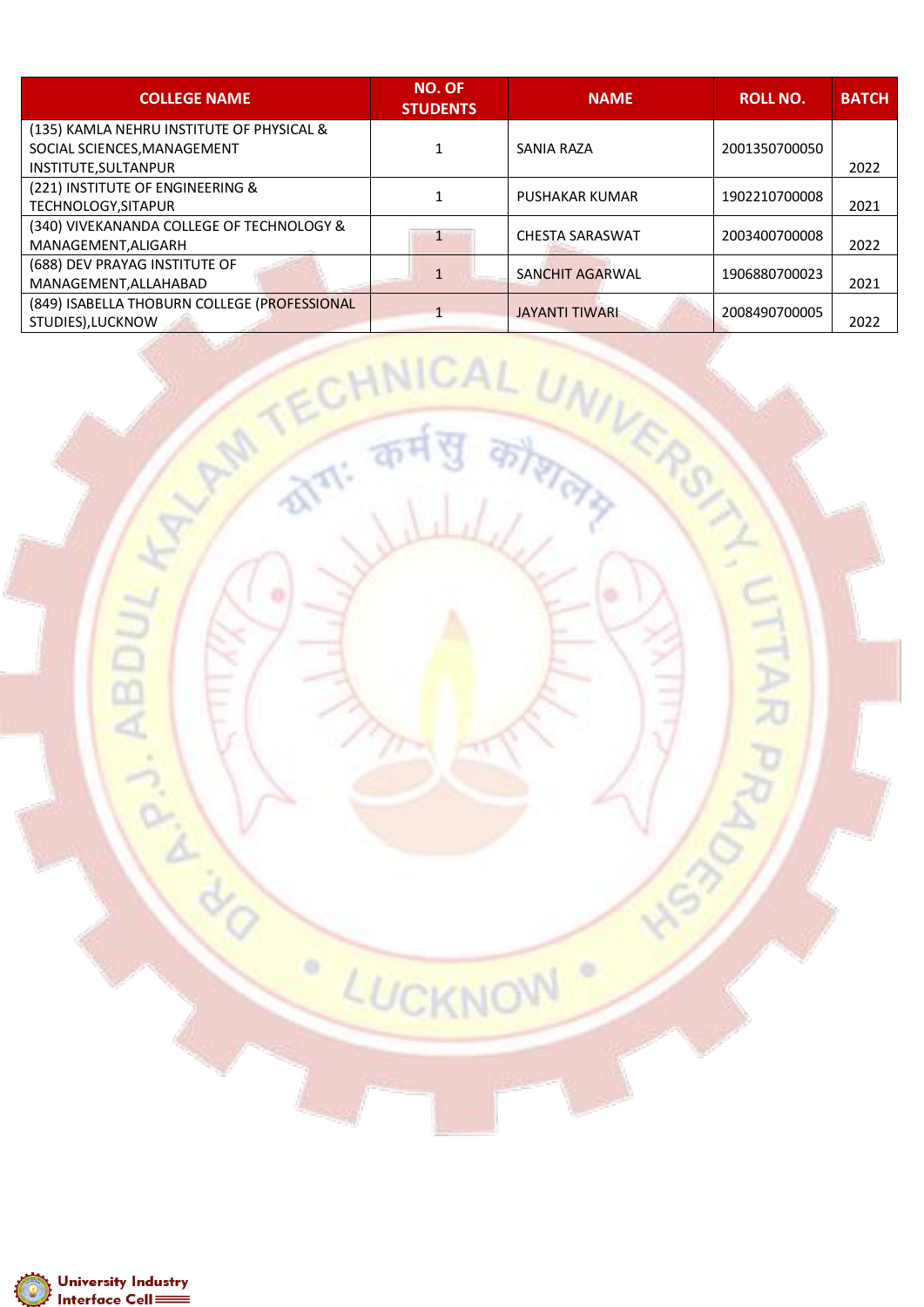Result for Investosure Pvt. Ltd. - Interview conducted on 24-Sept-2021 and 25-Sept-2021 at NITRA Technical Campus, Ghaziabad & HIMT Group of Institutions, Greater Noida respectively

| <b>COLLEGE NAME</b>                                                               | <b>NO. OF</b><br><b>STUDENTS</b> | <b>NAME</b>                |               | <b>BRANCH</b>      | <b>BATCH</b> |
|-----------------------------------------------------------------------------------|----------------------------------|----------------------------|---------------|--------------------|--------------|
|                                                                                   |                                  | <b>ALTMASH KHAN</b>        | 2008200700009 | <b>MBA</b>         | 2022         |
|                                                                                   |                                  | <b>ARCHIT BANSAL</b>       | 2008200700015 | <b>MBA</b>         | 2022         |
|                                                                                   |                                  | <b>KRITI MISHRA</b>        | 2008200700035 | <b>MBA</b>         | 2022         |
|                                                                                   |                                  | <b>RANJEET SINGH</b>       | 2008200700054 | <b>MBA</b>         | 2022         |
| (820) AJAY KUMAR GARG INSTITUTE OF                                                | q                                | <b>SHIVAM CHAUDHARY</b>    | 2008200700062 | <b>MBA</b>         | 2022         |
| MANAGEMENT, GHAZIABAD                                                             |                                  | YOGESH CHAUHAN             | 2008200700083 | <b>MBA</b>         | 2022         |
|                                                                                   |                                  | <b>KUNAL PADHAN</b>        | 1908200000000 | <b>MBA</b>         | 2021         |
|                                                                                   |                                  | <b>AMANULLAH YUSUFI</b>    | 1908200000000 | <b>MBA</b>         | 2021         |
|                                                                                   |                                  | <b>NOOR ALAM</b>           | 1908200000000 | <b>MBA</b>         | 2021         |
| (074) DEWAN INSTITUTE OF                                                          |                                  | PREET KUMAR KAMBOJ         | 2000740700059 | <b>MBA</b>         | 2022         |
| MANAGEMENT STUDIES, MEERUT                                                        | 2                                | <b>TUSHAR VERMA</b>        | 1900740700109 | <b>MBA</b>         | 2021         |
| (695) SRI RAM GROUP OF                                                            |                                  | <b>LALIT KUMAR</b>         | 2006950700056 | <b>MBA</b>         | 2022         |
| <b>COLLEGES, MUZAFFARNAGAR</b>                                                    | $\overline{2}$                   | <b>HARSHIT KUMAR</b>       | 1906950700027 | <b>MBA</b>         | 2021         |
| (017) KUNWAR SATYA VEERA COLLEGE OF<br>ENGG. & MANAGEMENT, BIJNAUR                | $\mathbf{1}$                     | YUVRAJ SINGH ARYA          | 1801770089    | <b>MBA</b>         | 2021         |
| (068) MEERUT INSTITUTE OF<br>ENGINEERING & TECHNOLOGY, MEERUT                     | $\mathbf{1}$                     | <b>YASH KUMAR MITTAL</b>   | 1900680700124 | <b>MBA</b>         | 2021         |
| (085) S.D. COLLEGE OF MANAGEMENT<br>STUDIES, MUZAFFARNAGAR                        | $\mathbf{1}$                     | <b>SIMRAN</b>              | 1808570091    | <b>MBA</b>         | 2021         |
| (175) AL BARKAT INSTITUTE OF<br>MANAGEMENT STUDIES, ALIGARH                       | $\mathbf{1}$                     | SYED KASHIF AHMAD          | 1901750700083 | <b>MBA</b>         | 2021         |
| (230) DRONACHARYA GROUP OF<br>INSTITUTIONS, GAUTAM BUDDH NAGAR                    | $\mathbf{1}$                     | <b>SHASHI RANJAN KUMAR</b> | 1902300700008 | <b>MBA</b>         | 2021         |
| (353) APOLLO INSTITUTE OF<br><b>TECHNOLOGY, KANPUR</b>                            | $\mathbf{1}$                     | <b>SHIVANI GUPTA</b>       | 1735310024    | <b>B.Tech(CSE)</b> | 2021         |
| (410) RSD ACADEMY, COLLEGE OF<br><b>MANAGEMENT &amp;</b><br>TECHNOLOGY, MORADABAD | $\mathbf{1}$                     | PRIYANSHI VISHNOI          | 2004100700012 | <b>MBA</b>         | 2022         |
| (414) BHAGWATI INSTITUTE OF<br>TECHNOLOGY & SCIENCE, GHAZIABAD                    | $\mathbf{1}$                     | RISHABH SHARMA             | 1904140700024 | <b>MBA</b>         | 2021         |
| (425) MEERUT INTERNATIONAL INSTITUTE<br>OF TECHNOLOGY, MEERUT                     | $\mathbf{1}$                     | <b>AKASH KUMAR</b>         | 1904250700001 | <b>MBA</b>         | 2021         |
| (705) JMS GROUP OF<br>INSTITUTIONS, GHAZIABAD                                     | $\mathbf{1}$                     | <b>MOHD REHAN ALI</b>      | 2007050700024 | MBA                | 2022         |
| (780) LANDMARK TECHNICAL<br>CAMPUS, J.P. NAGAR                                    | $\mathbf{1}$                     | <b>MOHAMMED NIHAL</b>      | 1878070061    | <b>MBA</b>         | 2021         |
| (857) U.P. INSTITUTE OF DESIGN, NOIDA                                             | $\mathbf{1}$                     | <b>ANUJ KUMAR</b>          | 1908570700004 | <b>MBA</b>         | 2021         |



ś